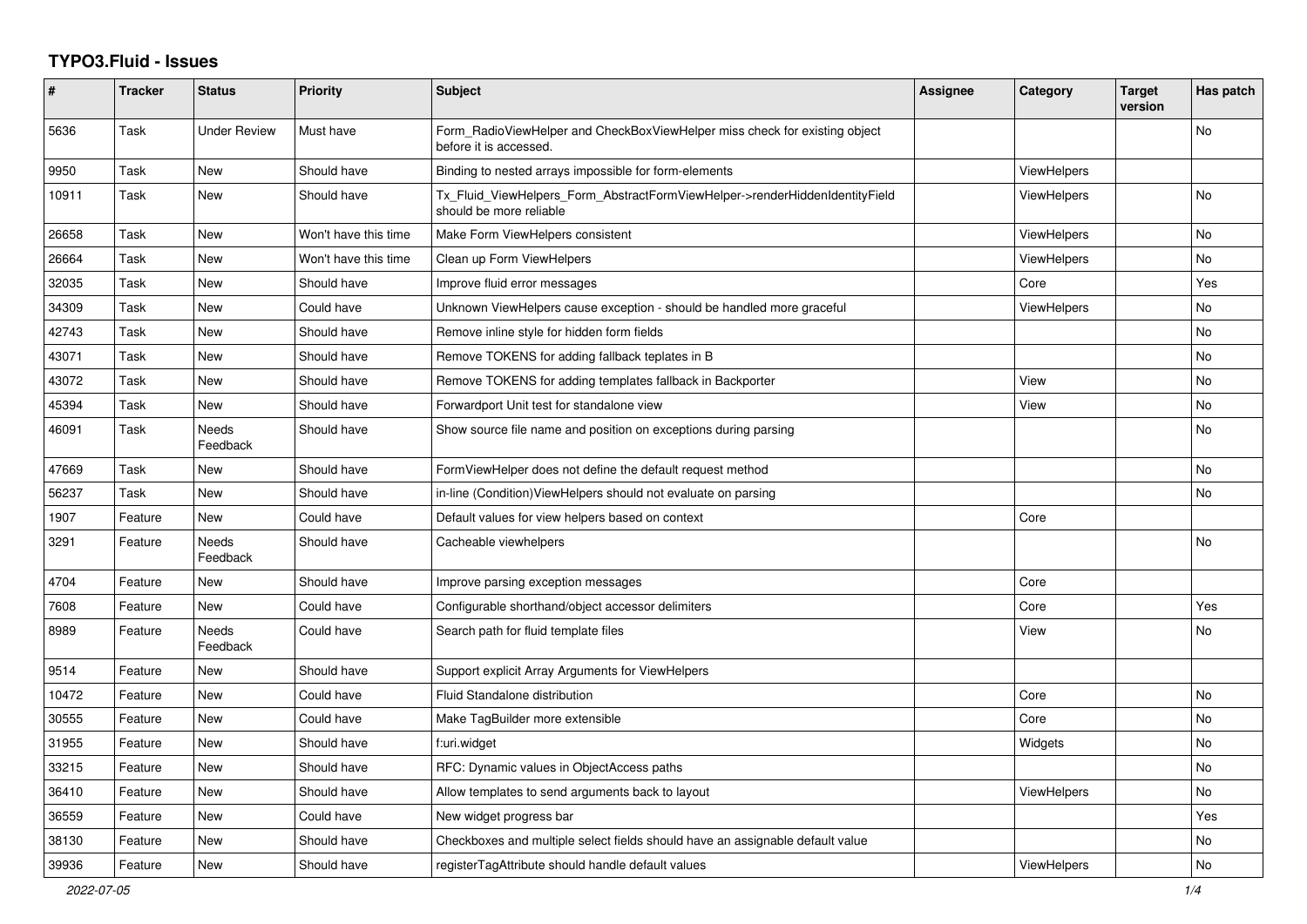| $\sharp$ | <b>Tracker</b> | <b>Status</b>       | <b>Priority</b> | Subject                                                                                                     | <b>Assignee</b> | Category    | <b>Target</b><br>version | Has patch |
|----------|----------------|---------------------|-----------------|-------------------------------------------------------------------------------------------------------------|-----------------|-------------|--------------------------|-----------|
| 40081    | Feature        | New                 | Should have     | Allow assigned variables as keys in arrays                                                                  |                 |             |                          | <b>No</b> |
| 42397    | Feature        | New                 | Should have     | Missing viewhelper for general links                                                                        |                 |             |                          | No        |
| 45153    | Feature        | New                 | Should have     | f:be.menus.actionMenuItem - Detection of the current select option is insufficient                          |                 |             |                          | No        |
| 45345    | Feature        | Needs<br>Feedback   | Should have     | Easy to use comments for fluid that won't show in output                                                    |                 |             |                          |           |
| 46257    | Feature        | <b>Under Review</b> | Should have     | Add escape sequence support for Fluid                                                                       |                 | Core        |                          | No        |
| 46545    | Feature        | New                 | Should have     | Better support for arrays in options of SelectViewHelper                                                    |                 |             |                          | No        |
| 48355    | Feature        | New                 | Could have      | Assign output of viewhelper to template variable for further processing.                                    |                 |             |                          |           |
| 49756    | Feature        | <b>Under Review</b> | Should have     | Select values by array key in checkbox viewhelper                                                           |                 |             |                          | <b>No</b> |
| 51100    | Feature        | New                 | Must have       | Links with absolute URI should have the option of URI Scheme                                                |                 | ViewHelpers |                          | No        |
| 51277    | Feature        | <b>New</b>          | Should have     | ViewHelper context should be aware of actual file occurrence                                                |                 |             |                          | <b>No</b> |
| 60003    | Feature        | New                 | Should have     | Add required-Attribute to f:form.password                                                                   |                 | ViewHelpers |                          | No        |
| 60181    | Feature        | New                 | Could have      | Caching mechanism for Fluid Views/Templates                                                                 |                 | View        |                          | No        |
| 60271    | Feature        | New                 | Should have     | Paginate viewhelper, should also support arrays                                                             |                 |             |                          | No        |
| 62346    | Feature        | New                 | Could have      | f:comment should have high precende                                                                         |                 | Core        | 3.x                      | No        |
| 3481     | Bug            | New                 | Should have     | Use ViewHelperVariableContainer in PostParseFacet                                                           |                 | Core        |                          | No        |
| 8648     | Bug            | New                 | Should have     | format.crop ViewHelper should support all features of the crop stdWrap function                             |                 | ViewHelpers |                          | No        |
| 13045    | Bug            | New                 | Should have     | Entity decode of strings are different between if-conditions and output of variable                         |                 |             |                          |           |
| 27607    | Bug            | New                 | Must have       | Make Fluid comparisons work when first element is STRING, second is NULL.                                   |                 | Core        |                          | No        |
| 28549    | Bug            | New                 | Should have     | make widgets cacheable, i.e. not implement childnodeaccess interface                                        |                 |             |                          | No        |
| 28550    | Bug            | New                 | Should have     | (v4) make widgets cacheable, i.e. not implement childnodeaccess interface                                   |                 |             |                          | No        |
| 28552    | Bug            | New                 | Should have     | (v5) write ViewHelper test for compiled run; adjust functional test to do two passes<br>(uncached & cached) |                 |             |                          | No        |
| 28553    | Bug            | New                 | Should have     | improve XHProf test setup                                                                                   |                 |             |                          | No        |
| 28554    | Bug            | New                 | Should have     | (v4) implement feature flag to disable caching                                                              |                 |             |                          | No        |
| 30937    | Bug            | New                 | Should have     | CropViewHelper stringToTruncate can't be supplied so it can't be easily extended                            |                 | ViewHelpers |                          | Yes       |
| 34682    | Bug            | <b>Under Review</b> | Should have     | Radio Button missing checked on validation error                                                            |                 | ViewHelpers |                          | No        |
| 36655    | Bug            | New                 | Should have     | <b>Pagination Links</b>                                                                                     |                 | Widgets     |                          | No        |
| 37619    | Bug            | New                 | Should have     | Fatal Error when using variable in name attribute of Section ViewHelper                                     |                 | ViewHelpers |                          | No        |
| 38369    | <b>Bug</b>     | New                 | Must have       | Resource ViewHelpers should not fall back to request package                                                |                 | View        |                          | No        |
| 39990    | Bug            | New                 | Should have     | Same form twice in one template: hidden fields for empty values are only rendered<br>once                   |                 | Core        |                          | No        |
| 40064    | <b>Bug</b>     | New                 | Must have       | Multiselect is not getting persisted                                                                        |                 | ViewHelpers |                          | No        |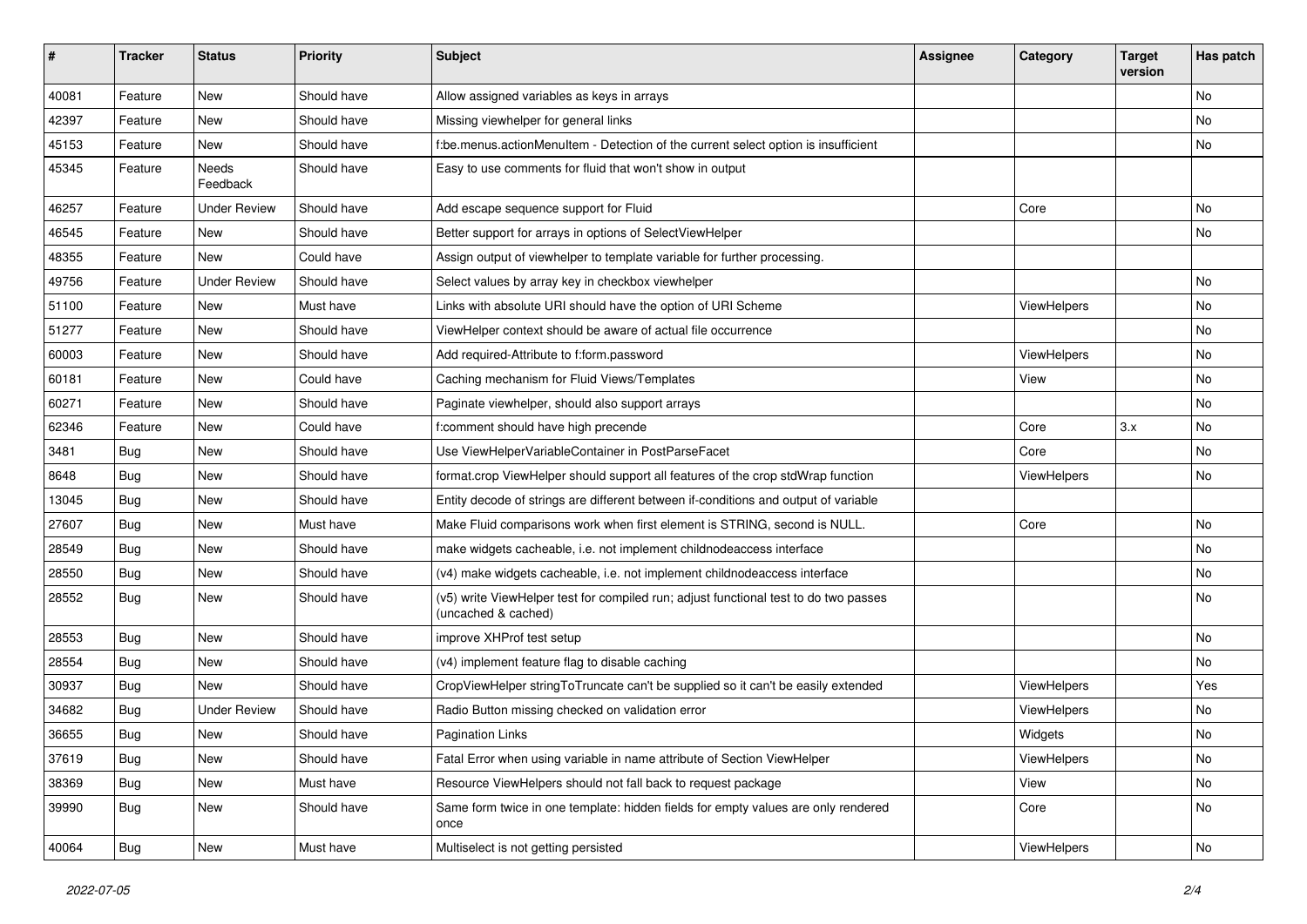| #     | <b>Tracker</b> | <b>Status</b>       | <b>Priority</b> | Subject                                                                                       | <b>Assignee</b>             | Category    | <b>Target</b><br>version | Has patch |
|-------|----------------|---------------------|-----------------|-----------------------------------------------------------------------------------------------|-----------------------------|-------------|--------------------------|-----------|
| 44234 | Bug            | <b>Under Review</b> | Should have     | selectViewHelper's sorting does not respect locale collation                                  |                             | ViewHelpers | 2.1                      | No        |
| 45384 | Bug            | New                 | Must have       | Persisted entity object in widget-configuration cannot be deserialized (after reload)         |                             | Widgets     | 2.0.1                    | No        |
| 46289 | Bug            | Needs<br>Feedback   | Should have     | Enable Escaping Interceptor in XML request format                                             |                             | View        | 2.0.1                    | No        |
| 47006 | Bug            | <b>Under Review</b> | Should have     | widget identifier are not unique                                                              |                             |             |                          | No        |
| 49038 | Bug            | New                 | Must have       | form select does not select the first item if prependOptionValue is used                      |                             |             |                          | No        |
| 49600 | Bug            | New                 | Should have     | f:form tag shown as a HTML on frontend                                                        |                             | ViewHelpers |                          | No        |
| 50888 | Bug            | <b>Under Review</b> | Should have     | WSOD by changing name of section and if Fluid caches are generated                            |                             |             |                          | No        |
| 52419 | Bug            | New                 | Should have     | Wrong PHPDocs notation for default value inline f:translate viewhelper                        |                             |             | 2.0                      | No        |
| 52536 | Bug            | <b>Under Review</b> | Should have     | Errorclass not set if no property-attribute set                                               |                             |             |                          |           |
| 52591 | Bug            | New                 | Should have     | The Pagination Widget broken for joined objects                                               |                             |             |                          | No        |
| 54284 | Bug            | New                 | Should have     | Default Option for Switch/Case VH                                                             |                             | ViewHelpers |                          | No        |
| 57885 | Bug            | New                 | Must have       | Inputs are cleared from a second form if the first form produced a vallidation error          |                             |             |                          | No        |
| 58921 | Bug            | New                 | Should have     | f:form.* VHs crash if NOT inside f:form but followed by f:form                                |                             |             |                          | No        |
| 58983 | <b>Bug</b>     | New                 | Should have     | format.date does not respect linebreaks and throws exception                                  |                             |             |                          | No        |
| 60856 | Bug            | New                 | Must have       | Target attribute not supported by the form viewhelper                                         |                             | ViewHelpers |                          | Yes       |
| 65424 | Bug            | <b>Under Review</b> | Should have     | SelectViewHelper must respect option(Value Label)Field for arrays                             |                             | ViewHelpers |                          | No        |
| 54195 | Task           | New                 | Should have     | Rename and move FormViewHelper's errorClass value, currently 'f3-form-error'                  | Adrian Föder                | ViewHelpers |                          | No        |
| 51239 | Bug            | <b>Under Review</b> | Must have       | AbstractViewHelper use incorrect method signature for "\$this->systemLogger->log()"           | Adrian Föder                | Core        |                          | Yes       |
| 53806 | Bug            | Under Review        | Should have     | Paginate widget maximumNumberOfLinks rendering wrong number of links                          | <b>Bastian</b><br>Waidelich | Widgets     |                          | No        |
| 58862 | Bug            | Needs<br>Feedback   | Should have     | FormViewHelper doesn't accept NULL as value for \$arguments                                   | Bastian<br>Waidelich        | ViewHelpers |                          | Yes       |
| 59057 | Bug            | <b>Under Review</b> | Must have       | Hidden empty value fields shoud be disabled when related field is disabled                    | <b>Bastian</b><br>Waidelich | ViewHelpers |                          | No        |
| 3725  | Feature        | <b>New</b>          | Could have      | CSS Engine                                                                                    | Christian Müller            | ViewHelpers |                          | No        |
| 33628 | Bug            | Needs<br>Feedback   | Must have       | Multicheckboxes (multiselect) for Collections don't work                                      | Christian Müller            | ViewHelpers |                          | No        |
| 55008 | Bug            | Under Review        | Should have     | Interceptors should be used in Partials                                                       | Christian Müller            |             |                          | No        |
| 37095 | Feature        | New                 | Should have     | It should be possible to set a different template on a Fluid TemplateView inside an<br>action | Christopher<br>Hlubek       |             |                          | No        |
| 8491  | Task           | Needs<br>Feedback   | Should have     | link.action and uri.action differ in absolute argument                                        | Karsten<br>Dambekalns       | ViewHelpers |                          | No        |
| 43346 | Feature        | <b>Under Review</b> | Should have     | Allow property mapping configuration via template                                             | Karsten<br>Dambekalns       | ViewHelpers | 2.1                      | No        |